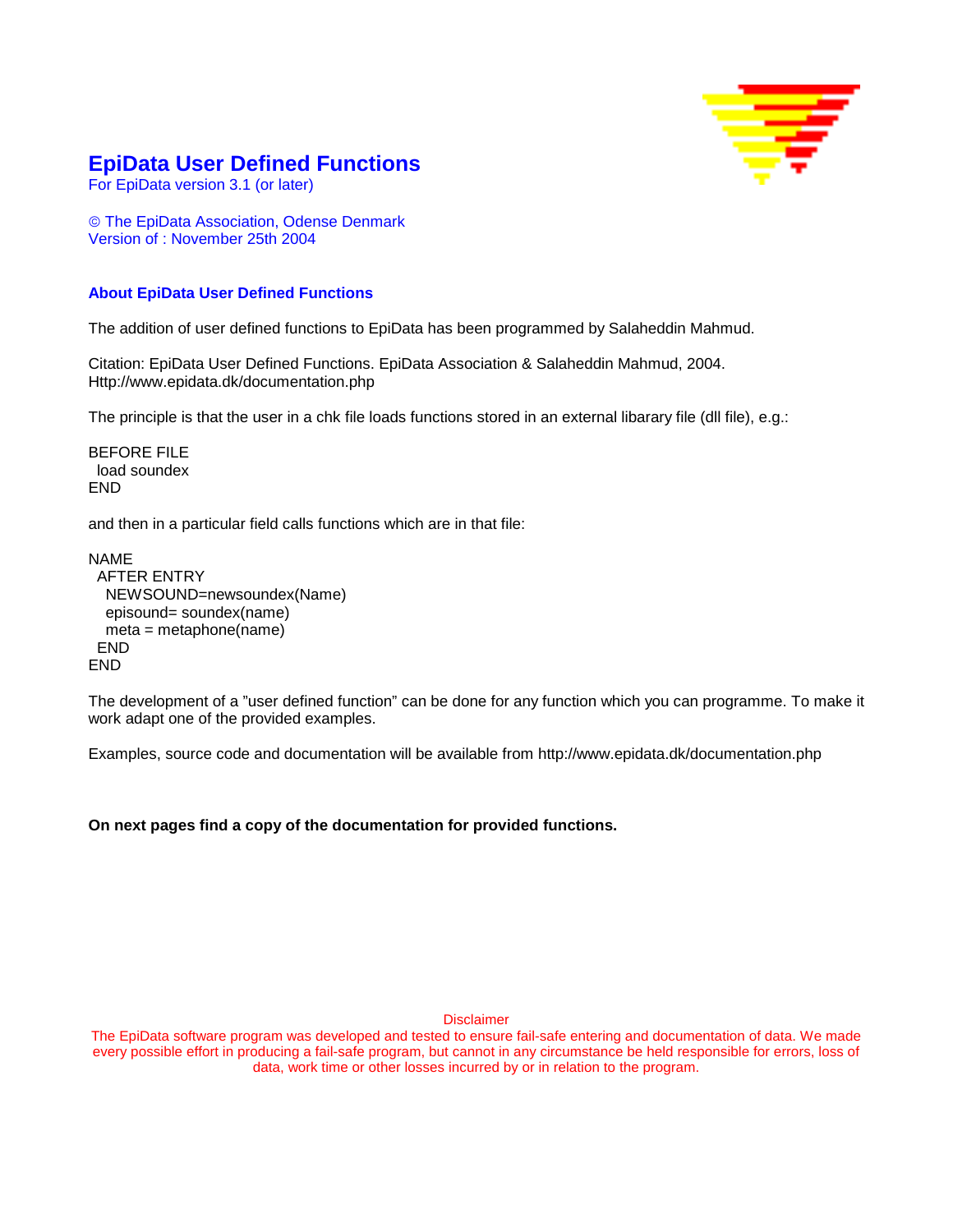## **A Check Digit Algorithm Implemented as a User Defined Function in EpiData**

**Version 1.0** 

**Lars Hvidberg ,Jakob Mortensen, Axel Skytthe , Institute of Public Health, Epidemiology University of Southern Denmark** 

## **The epiGumm.dll**

The epiGumm.dll contains functionality to generate check digits and validate identifiers using the algorithm described in:

H. Peter Gumm, A New Class of Check-Digit Methods for Arbitrary Number Systems, IEEE Transactions on Information Theory, Vol IT-31, No. 1, January 1985

The major benefit of this algorithm is that is it possible to use consecutive numbering and still catch all "one digit wrong" and all "two neighbouring digits interchanged" errors.

The implementation in Delphi used here is based on the development carried out in the GENOMEUTWIN project which is supported by the European Union Contract No. QLG2-CT-2002-01254.

Three methods are supplied by the dll:

- 1. get\_gumm takes a number as argument and returns the check digit.
- 2. get id takes a number as argument and returns the argument with the check digit added.
- 3. verify qumm takes a number as argument and returns a boolean indicating if the number is valid or not.

The dll should be in the zip file downloaded containing this document. If you extracted the zip file to a folder you should now have a subfolder called "dll" where the dll is located.